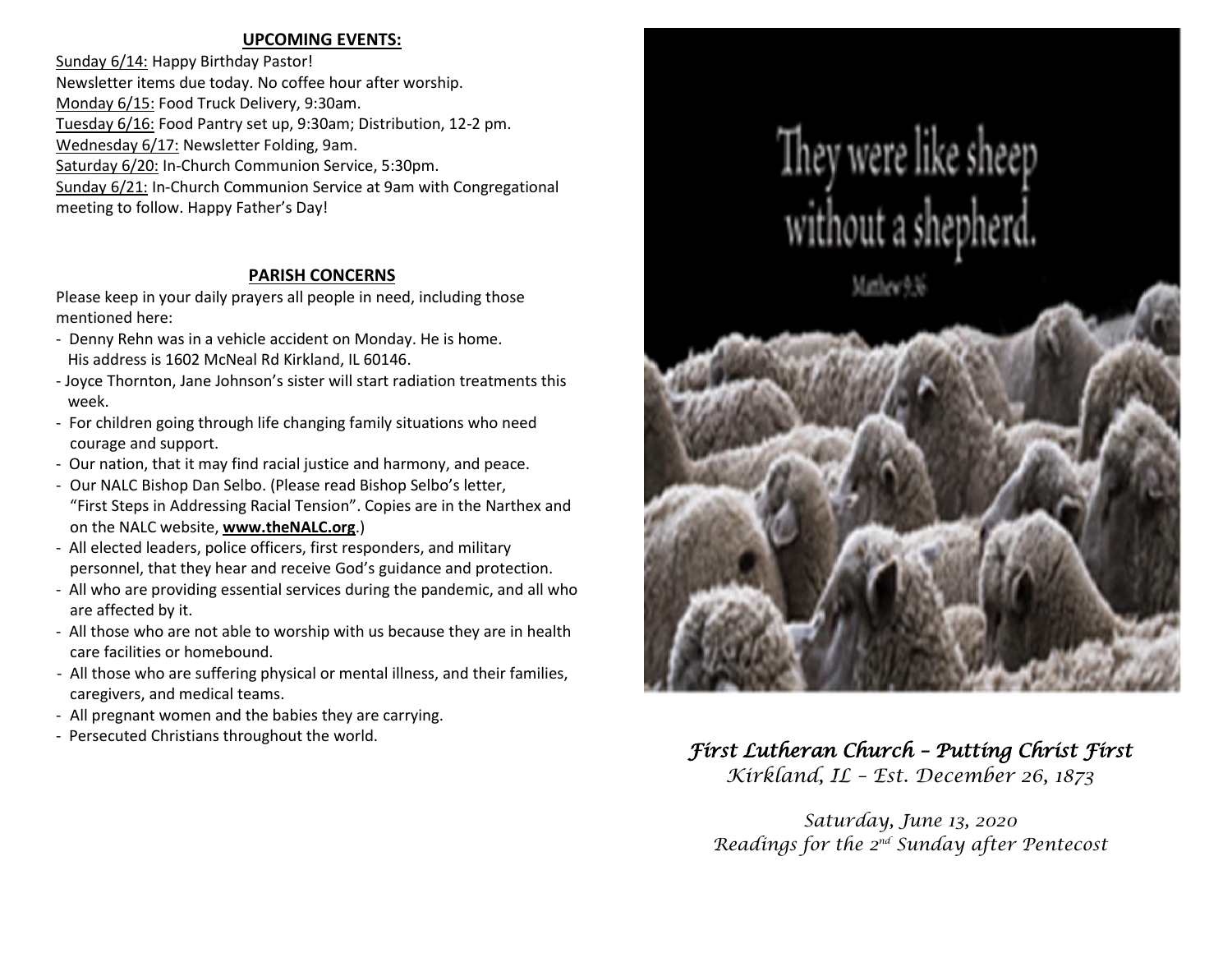## *First Lutheran Church – Putting Christ First*

**Saturday, June 13, 2020** *(with scripture readings for the 2nd Sunday after Pentecost)*

## **THE SERVICE BEGINS**

- **P** We begin this service IN THE NAME OF THE FATHER:
- **C** Dear Heavenly Father, we praise you for sending us the Holy Spirit, to be with us always and to remind us of your son;
- **P** AND OF THE SON:
- **C** Dear Lord Jesus Christ, you comforted your followers with the promise of the Holy Spirit, who makes us holy;
- **P** AND OF THE HOLY SPIRIT:
- **C** Dear Holy Spirit, you came upon the church at Pentecost. Fill the church with your presence and power, now and always!

## **All:** AMEN!

**OPENING SONG:** "Joyful, Joyful We Adore Thee" **LBW 551 WE CONFESS**

- **P** Let us confess our weakness and sin, and hear the comfort of God.
- **C** Dear Holy Spirit, we do not know how to pray as we ought. We confess that we have lived according to the flesh, with our minds set on the things of the flesh. We know this is death. We pray that each day you will set us free, setting our minds on the things of the Spirit, which is life and peace. (Romans 8:5-6,26)

## **WE HEAR THE GOOD NEWS OF SALVATION**

**P** The Spirit helps us in our weakness, and prays for us with sighs too deep for words. You are no longer in the flesh, you are in the Spirit, since the Spirit of God dwells in you. He who raised Christ from the dead will give life to your mortal bodies also through his Spirit, who dwells in you. There is therefore now no condemnation for those who are in Christ Jesus. His peace be with you! (Romans 8:1,9,11,26)

|                                                    | C And also with you.                                     |  |                             |  |
|----------------------------------------------------|----------------------------------------------------------|--|-----------------------------|--|
|                                                    | <b>SHARING OF THE PEACE</b>                              |  |                             |  |
| <b>PRAYER OF THE DAY</b>                           |                                                          |  |                             |  |
| <b>FIRST READING</b>                               |                                                          |  | Exodus 19:2-8               |  |
| P                                                  | The Word of our Lord <b>C</b> Thanks be to God.          |  |                             |  |
| <b>PSALM 100 (Read responsively by half verse)</b> |                                                          |  | P. 263                      |  |
| <b>SECOND READING</b>                              |                                                          |  | Romans 5:6-15               |  |
|                                                    | <b>P</b> The Word of our Lord <b>C</b> Thanks be to God. |  |                             |  |
| <b>GOSPEL</b>                                      |                                                          |  | Matthew 9:35-10:7; 10:16-20 |  |
| P                                                  | The Gospel of our Lord C Thanks be to God.               |  |                             |  |
|                                                    |                                                          |  |                             |  |

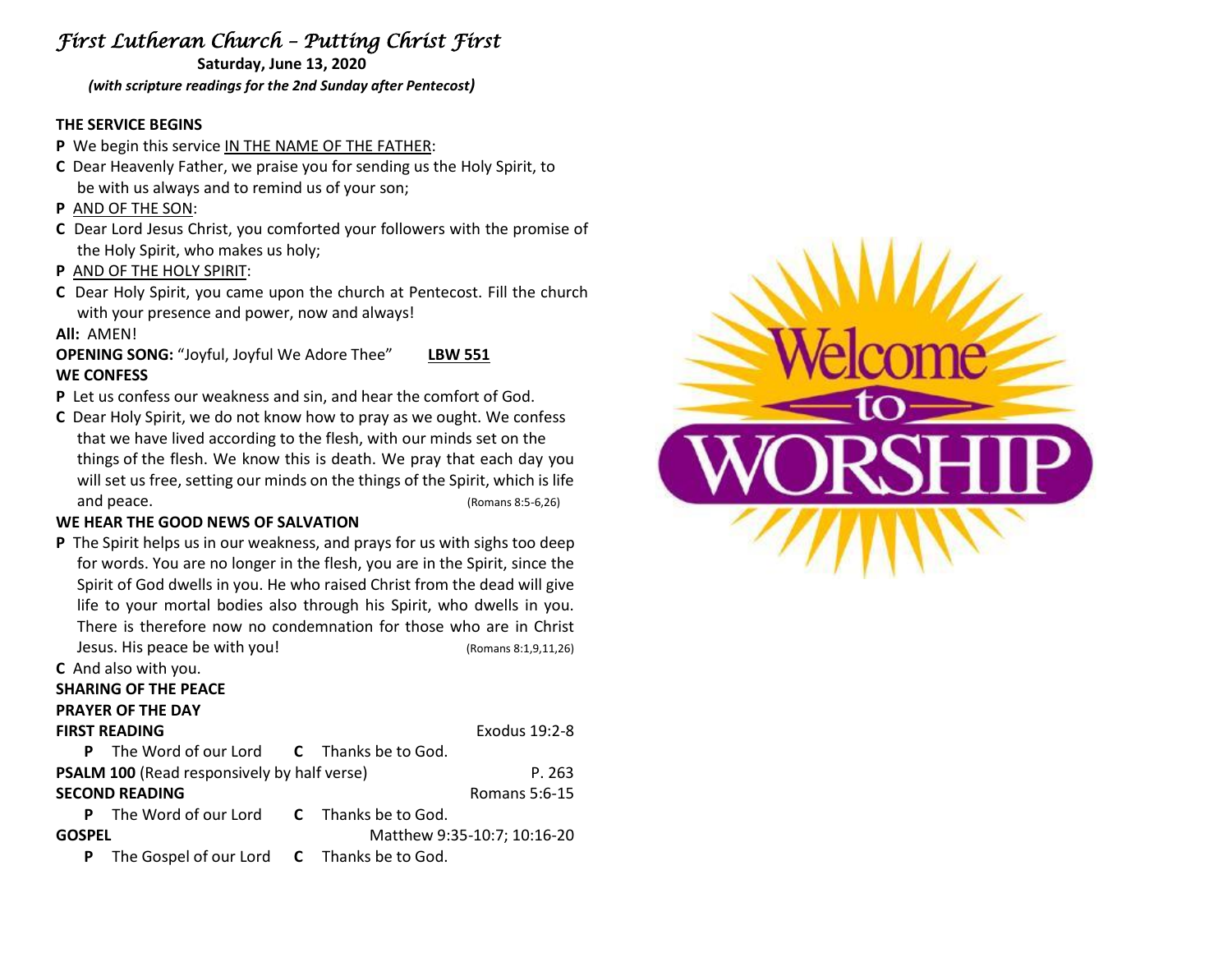

## **CONGREGATIONAL MEETING:**

A Congregational meeting will be held right after church on Sunday, June 21, to consider a revised budget for 2020. A proposed revision, taking into account the postponement of Pastor & Nancy Rasmussen's retirement, will be presented.

Church Office: (815)522-3886 Church Website: **www.kirklandflc.org** Pastor: Carl Rasmussen (815) 762-4666 (c) **pastor@kirklandflc.org** Secretary: Dianna Wittwer (815) 378-6654 (c) **secretary@kirklandflc.org** Saturday Host: Richard & Peggy Wince Offering Counters: Marvin & Wanda Bernhardy

## **Next Week's Readings:**

Jeremiah 20:7-13; Psalm 91:1-10 [11-16]; Romans 6:12-23; Matthew 10:5a, 21-33

## **SERMON: "WHAT SHALL WE SAY?"** - Gospel

| <b>STATEMENT OF FAITH –</b> Apostles' Creed | LBW p. 85 |
|---------------------------------------------|-----------|
| THE PRAYERS OF THE CHURCH                   |           |
| <b>LORD'S PRAYER</b>                        | LBWp.97   |
| OFFERING                                    |           |
| <b>CLOSING RESPONSIVE READING</b>           |           |

(The prophecy of Joel, recorded in Acts 2:17-21)

- **P** In the last days it will be, God declares, that I will pour out my Spirit upon all flesh,
- **C** And your sons and your daughters shall prophesy!
- **P** And your young men shall see visions!
- **C** And your old men shall dream dreams!
- **P** Even upon my slaves, both men and women, in those days I will pour out my Spirit; and they shall prophesy.
- **C** Then everyone who calls on the name of the Lord shall be saved.

**BENEDICTION**

**CLOSING SONG:** "Here I Am, Lord" **BC 221 P** Go in peace! Serve the Lord!

**C** Thanks be to God!

## **"JOYFUL, JOYFUL WE ADORE THEE" LBW #551**

1. Joyful, joyful we adore thee, God of glory, Lord of love! Hearts unfold like flowers before thee, praising thee, their sun above. Melt the clouds of sin and sadness, drive the gloom of doubt away. Giver of immortal gladness, fill us with the light of day.

2. All thy works with joy surround thee, earth and heaven reflect thy rays, Stars and angels sing around thee, center of unbroken praise. Field and forest, vale and mountain, flowery meadow, flashing sea, Chanting bird, and flowing fountain call us to rejoice in thee.

3. Thou art giving and forgiving, ever blessing, ever blest, Well-spring of the joy of living, ocean-depth of happy rest! Thou our Father, Christ our brother, all who live in love are thine; Teach us how to love each other, lift us to the joy divine!